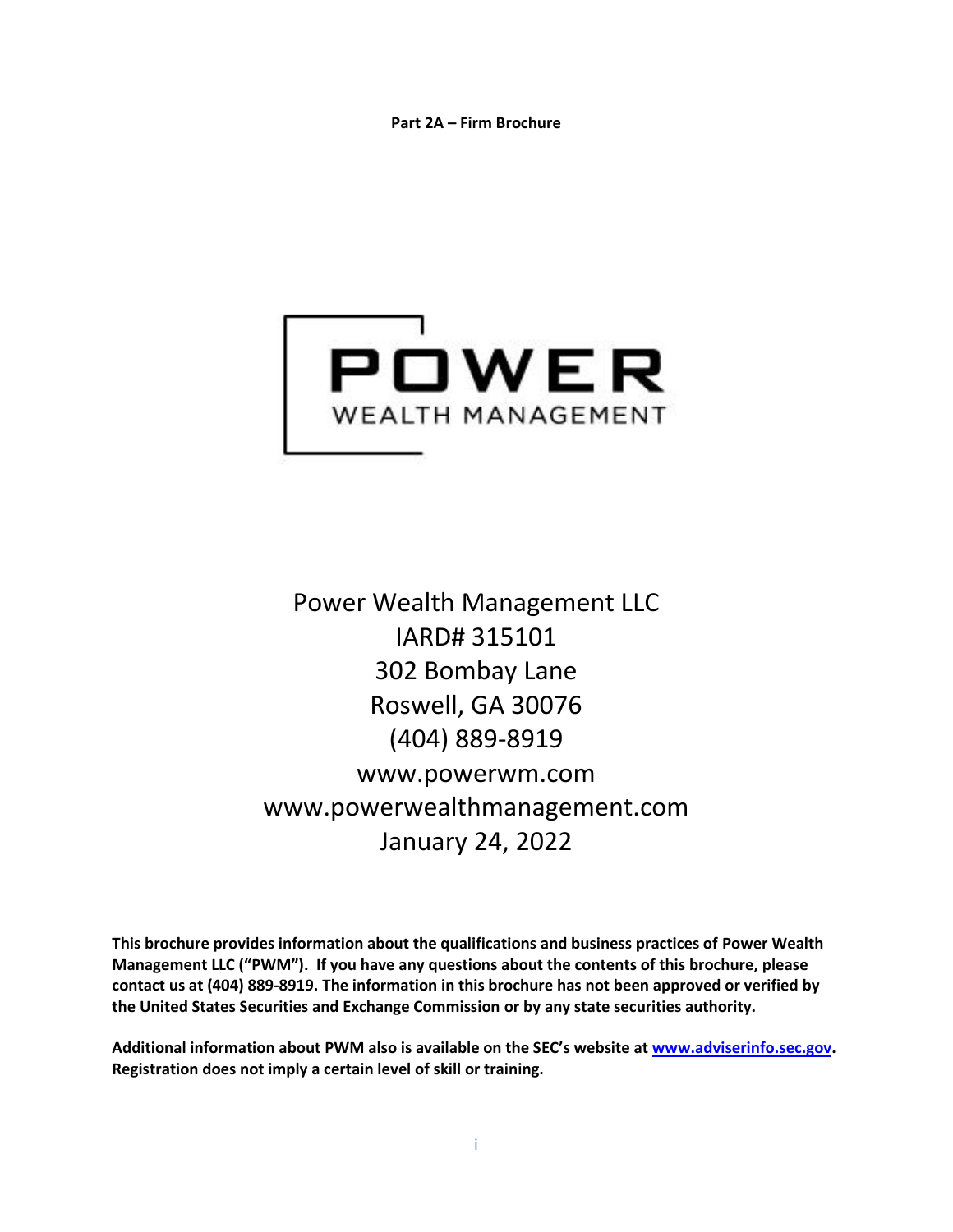### <span id="page-1-0"></span>**Item 2 – Material Changes**

There have been no material changes to report since our initial brochure filed in July 2021, however, we have added additional disclosure information in Item 4 regarding our responsibilities when advising an IRA or other ERISA Retirement plan. We will provide a new Brochure as necessary based on changes or new information, at any time, without charge. This Disclosure Brochure may be requested by calling the main number above.

Additional information about PWM is also available via the SEC's website [www.adviserinfo.sec.gov.](http://www.adviserinfo.sec.gov/) The SEC's website provides information about any persons affiliated with PWM who are registered or are required to be registered as investment adviser representatives of PWM.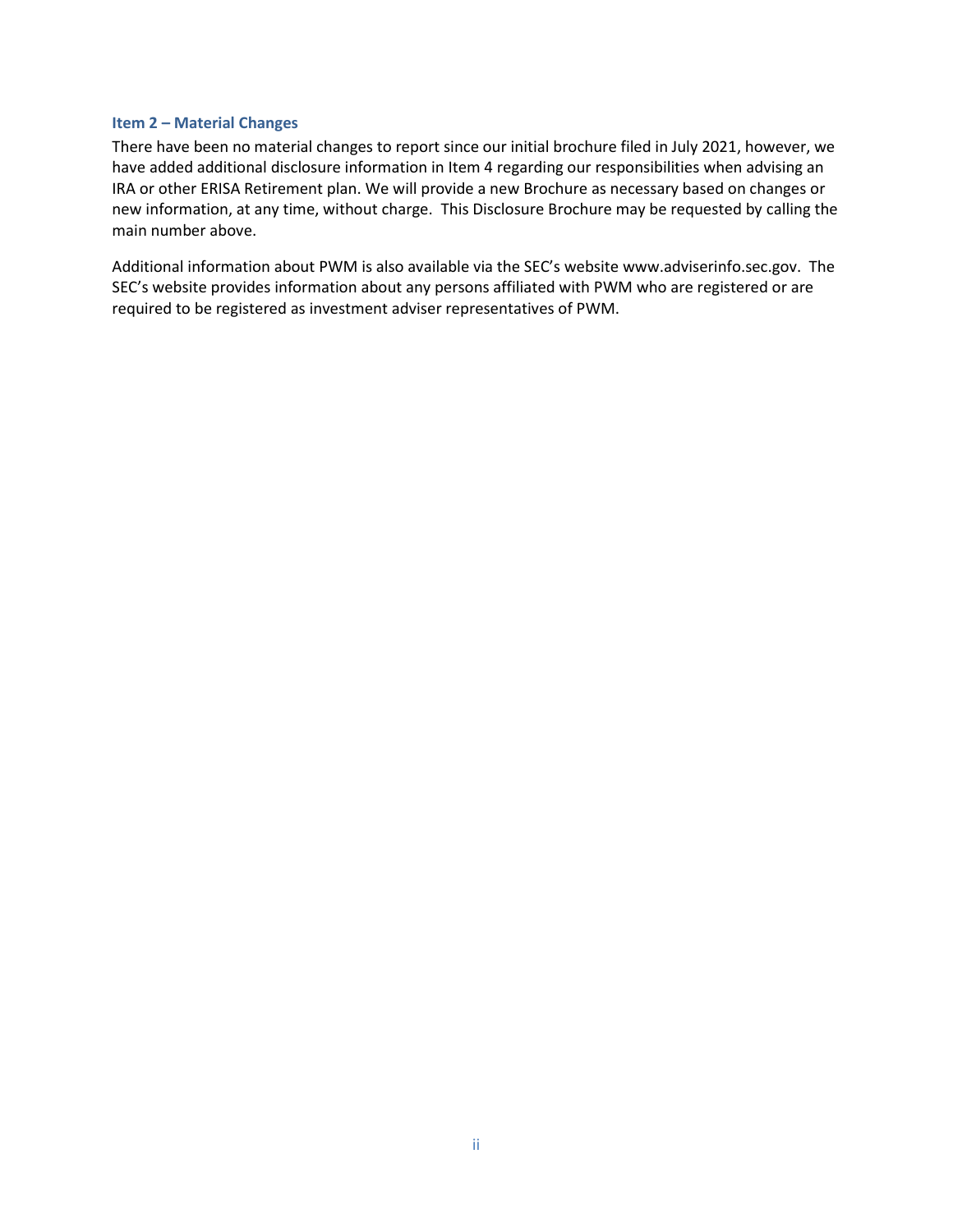<span id="page-2-0"></span>



| Item 11 – Code of Ethics, Participation or Interest in Client Transactions and Personal Trading 7 |  |
|---------------------------------------------------------------------------------------------------|--|
|                                                                                                   |  |
|                                                                                                   |  |
|                                                                                                   |  |
|                                                                                                   |  |
|                                                                                                   |  |
|                                                                                                   |  |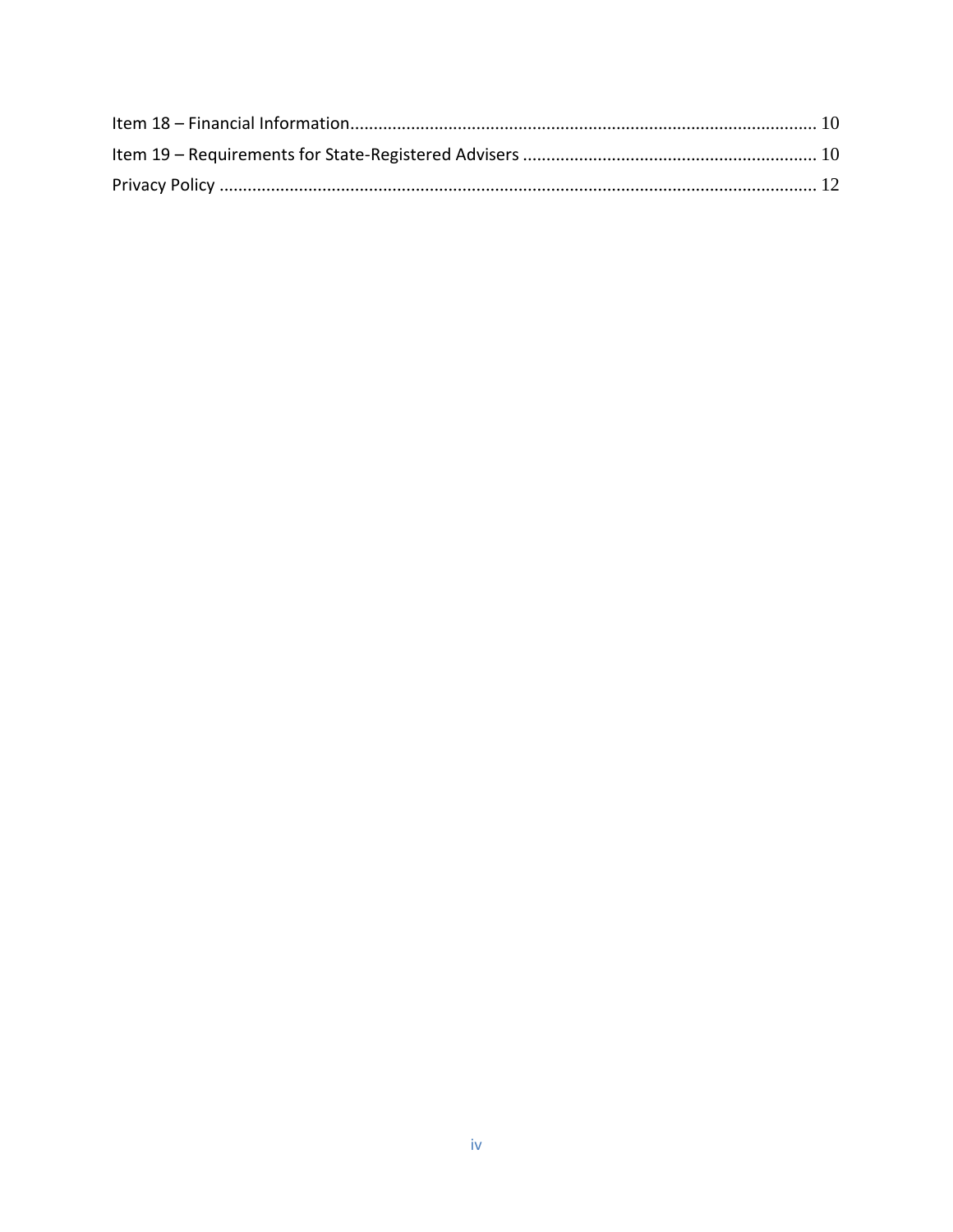### <span id="page-4-0"></span>**Item 4 – Advisory Business**

Power Wealth Management LLC ("PWM") was established in 2018 and applied for registration as an Registered Investment Adviser in 2021. Brett Power is a principal owner of PWM.

In addition to the programs described in this brochure, PWM also offers a wrap fee program, which is disclosed in separate Wrap Fee Brochure. In a wrap fee program, clients are charged an all-inclusive wrap fee on Program Assets that covers advisory, execution, custodial and reporting services on Eligible Assets. A portion of these fees will be paid to PWM for advisory services. In a non-wrap fee program, PWM's fees are exclusive of brokerage commissions, transaction fees, and other related costs and expenses which shall be incurred by the client. Clients could incur certain charges imposed by custodians, brokers, third party investment and other third parties such as fees charged by managers, custodial fees, deferred sales charges, odd-lot differentials, transfer taxes, wire transfer and electronic fund fees, and other fees and taxes on brokerage accounts and securities transactions. Mutual funds and exchange traded funds also charge internal management fees, which are disclosed in the fund's prospectus. Such charges, fees and commissions are exclusive of and in addition to PWM's fee, and PWM shall not receive any portion of these commissions, fees, and costs.

When we provide investment advice to you regarding your retirement plan account or individual retirement account, we are fiduciaries within the meaning of Title I of the Employee Retirement Income Security Act and/or the Internal Revenue Code, as applicable, which are laws governing retirement accounts. The way we make money creates some conflicts with your interests, so we operate under a special rule that requires us to act in your best interest and not put our interest ahead of yours.

Under this special rule's provisions, we must:

- Meet a professional standard of care when making investment recommendations (give prudent advice);
- Never put our financial interests ahead of yours when making recommendations (give loyal advice);
- Avoid misleading statements about conflicts of interest, fees, and investments;
- Follow policies and procedures designed to ensure that we give advice that is in your best interest;
- Charge no more than is reasonable for our services; and
- Give you basic information about conflicts of interest.

# Portfolio Management Services

PWM provides advisory services, giving continuous advice based on the client's individual needs. Through personal discussions in which goals and objectives based upon the client's personal objectives are established, the Firm will develop a personal investment policy based upon an investment objective questionnaire and manage the portfolio according to the criteria.

As part of our portfolio management services, in addition to other types of investments (see disclosures below in this section), we may invest your assets according to one or more model portfolios developed by our firm. These models are designed for investors with varying degrees of risk tolerance ranging from a more aggressive investment strategy to a more conservative investment approach. Clients whose assets are invested in model portfolios may not set restrictions on the specific holdings or allocations within the model, nor the types of securities that can be purchased in the model.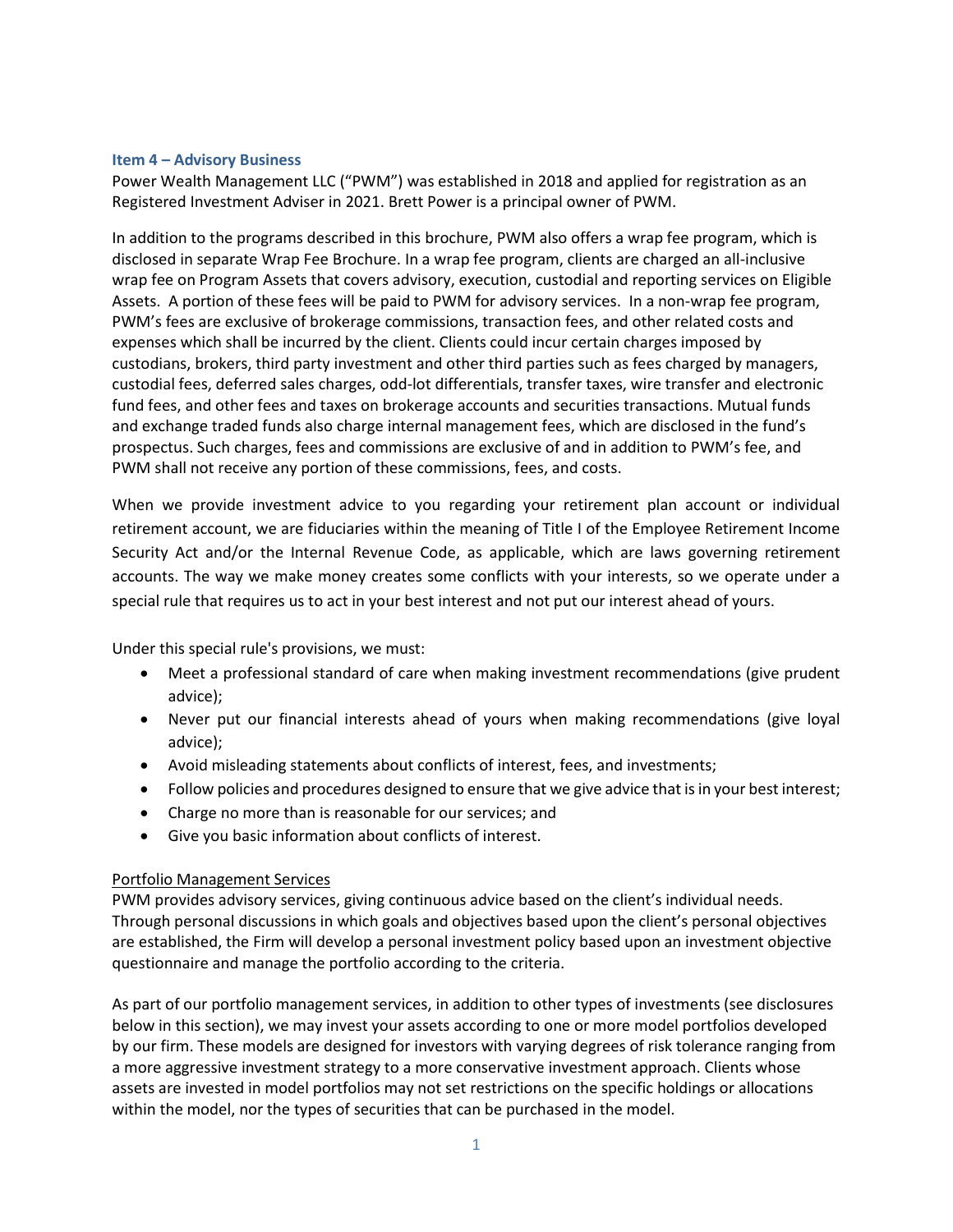Each client has the ability to impose reasonable restrictions on the management of his/her account, including the designation of particular securities or types of securities that should not be purchased for the account, or that should be sold if held in the account. If a client's instructions are unreasonable or an Investment Advisor Representative believes that the instructions are inappropriate for the client, PWM will notify the client that, unless the instructions are modified, it will cancel the instructions in the client's account. A client will not be able to provide instructions that prohibit or restrict the Investment Adviser of an open-end or closed-end mutual fund or ETF with respect to the purchase or sale of specific securities or types of securities within the fund.

# Financial Planning

PWM offers advice in the form of a Financial Plan. Clients will receive a written plan, providing the client with a detailed financial plan designed to achieve their stated financial goals and objectives. Financial planning services offered typically involve providing a variety of advisory services to clients regarding the management of their financial resources based upon an analysis of their individual needs. These services can range from broad-based financial planning to consultative or single subject planning. If you retain our firm for financial planning services, we will meet with you to gather information about your financial circumstances and objectives. We may also use financial planning software to determine your current financial position and to define and quantify your long-term goals and objectives. Once we specify those long-term objectives (both financial and non-financial), we will develop shorter-term, targeted objectives. Once we review and analyze the information you provide to our firm and the data derived from our financial planning software, we will deliver a written plan to you, designed to help you achieve your stated financial goals and objectives.

Financial plans are based on your financial situation at the time we present the plan to you, and on the financial information you provide to us. You must promptly notify our firm if your financial situation, goals, objectives, or needs change.

Clients are not under any obligation to engage PWM when considering implementation of advisory recommendations. The implementation of any or all recommendations is solely at the discretion of the client and can be implemented through another RIA.

# Retirement Planning Services

PWM provides non-discretionary Retirement Plan Consulting Services based on the needs of the plan and the services requested by the plan sponsor or named fiduciary.

In general, these services may include an existing plan review and analysis, plan-level advice regarding fund selection and investment options, education services to plan participants, investment performance monitoring, and/or ongoing consulting. These pension consulting services will generally be nondiscretionary and advisory in nature. The ultimate decision to act on behalf of the plan shall remain with the plan sponsor or other named fiduciary.

We may also assist with participant enrollment meetings and provide investment-related educational seminars to plan participants on such topics as:

- Diversification;
- Asset allocation;
- Risk tolerance; and
- Time horizon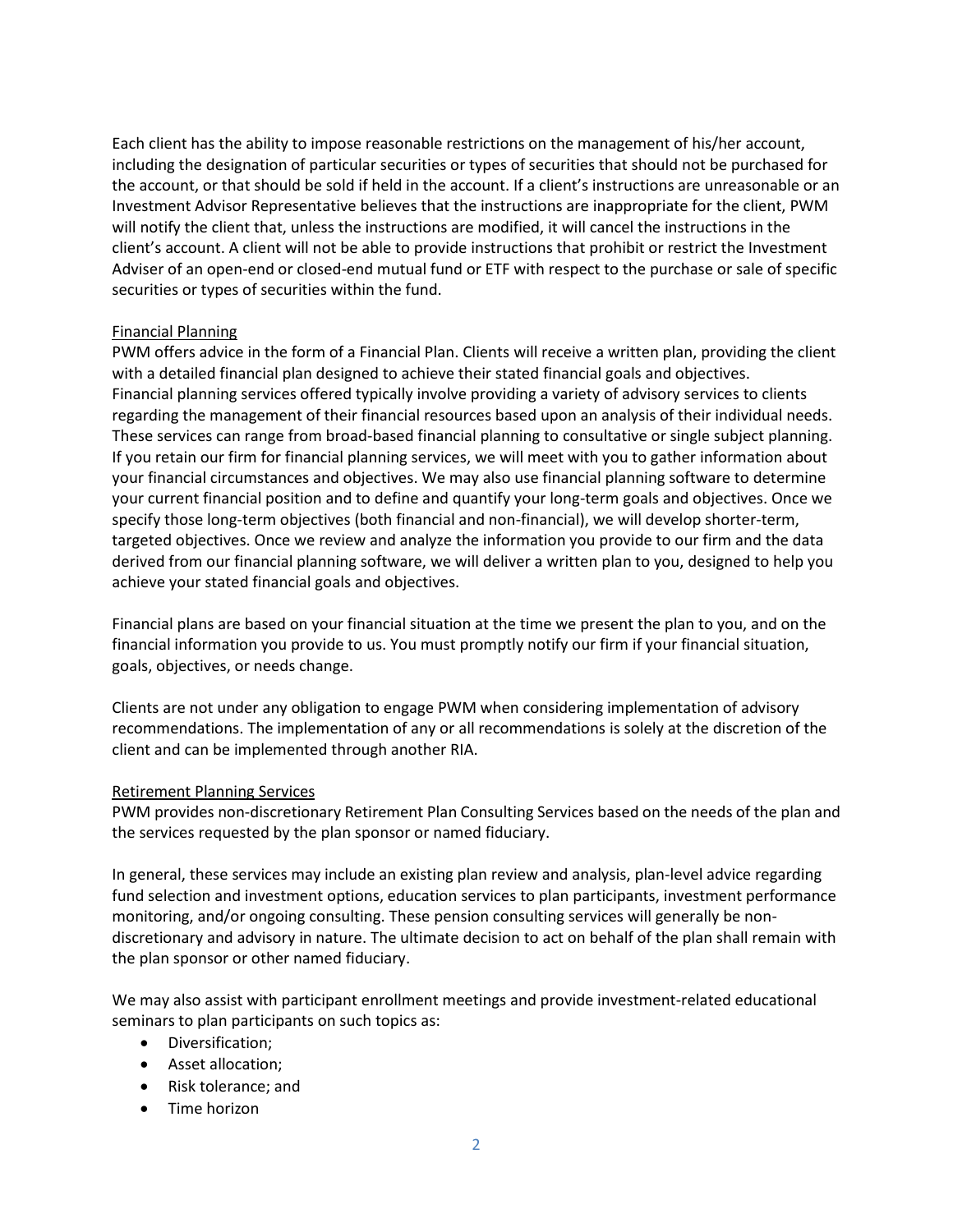Our educational seminars may include other investment-related topics specific to the particular plan. We may also provide additional types of pension consulting services to plans on an individually negotiated basis. All services, whether discussed above or customized for the plan based upon requirements from the plan fiduciaries (which may include additional plan-level or participant-level services) shall be detailed in a written agreement and be consistent with the parameters set forth in the plan documents.

Either party to the pension consulting agreement may terminate the agreement upon written notice to the other party in accordance with the terms of the agreement for services. The pension consulting fees will be prorated for the quarter in which the termination notice is given and any unearned fees will be refunded to the client.

As of January 12, 2022, PWM has \$64,445,916 in assets under management and \$2,200,000 in assets under advisement. PWM may manage assets on a discretionary or non-discretionary basis.

# <span id="page-6-0"></span>**Item 5 – Fees and Compensation**

The specific manner in which fees are charged by the Firm is established in a client's written agreement. Fees are based on a percentage of assets under management and calculated at an annual rate and billed in advance on a quarterly basis. Fees are based on the assets in the account per the schedule below and in some instances, may be negotiated.

| <b>Fee Schedule</b>  |                   |  |  |  |
|----------------------|-------------------|--|--|--|
| <b>Account Value</b> | <b>Annual Fee</b> |  |  |  |
| Up to \$5,000,000    | 0.90%             |  |  |  |
| Above \$5,000,001    | 0.80%             |  |  |  |

The fee will be calculated and paid to PWM each calendar quarter in advance based on the value of the portfolio on the last day business day of the previous quarter. Partial periods will be prorated based on the value of the portfolio at the beginning of the period. Fees will also be prorated for additional deposits into or withdrawals from the portfolio in excess of \$25,000. In the event of termination, any paid but unearned fees will be promptly refunded to the client based on the number of days that the account was managed, and any fees due to PWM will be invoiced or deducted from the client's account prior to termination. Either party may terminate the advisory agreement any time upon written notice. If the client terminates within five (5) days of the date the agreement is signed, then PWM will not charge an advisory fee.

Fees will be debited from the account specified in the advisory agreement. The amount of the fee will be shown on the statement received by the Custodian. PWM urges clients to carefully review such statements. Upon request, PWM will bill a client for advisory services. If requested, billing information must be in writing in the advisory agreement. Advisory fees are due upon receipt.

### Financial Planning

PWM charges either a fixed agreed upon rate or an hourly rate for any agreed upon financial planning work. This rate will vary depending on the requested task; however, client will be provided an estimate in advance.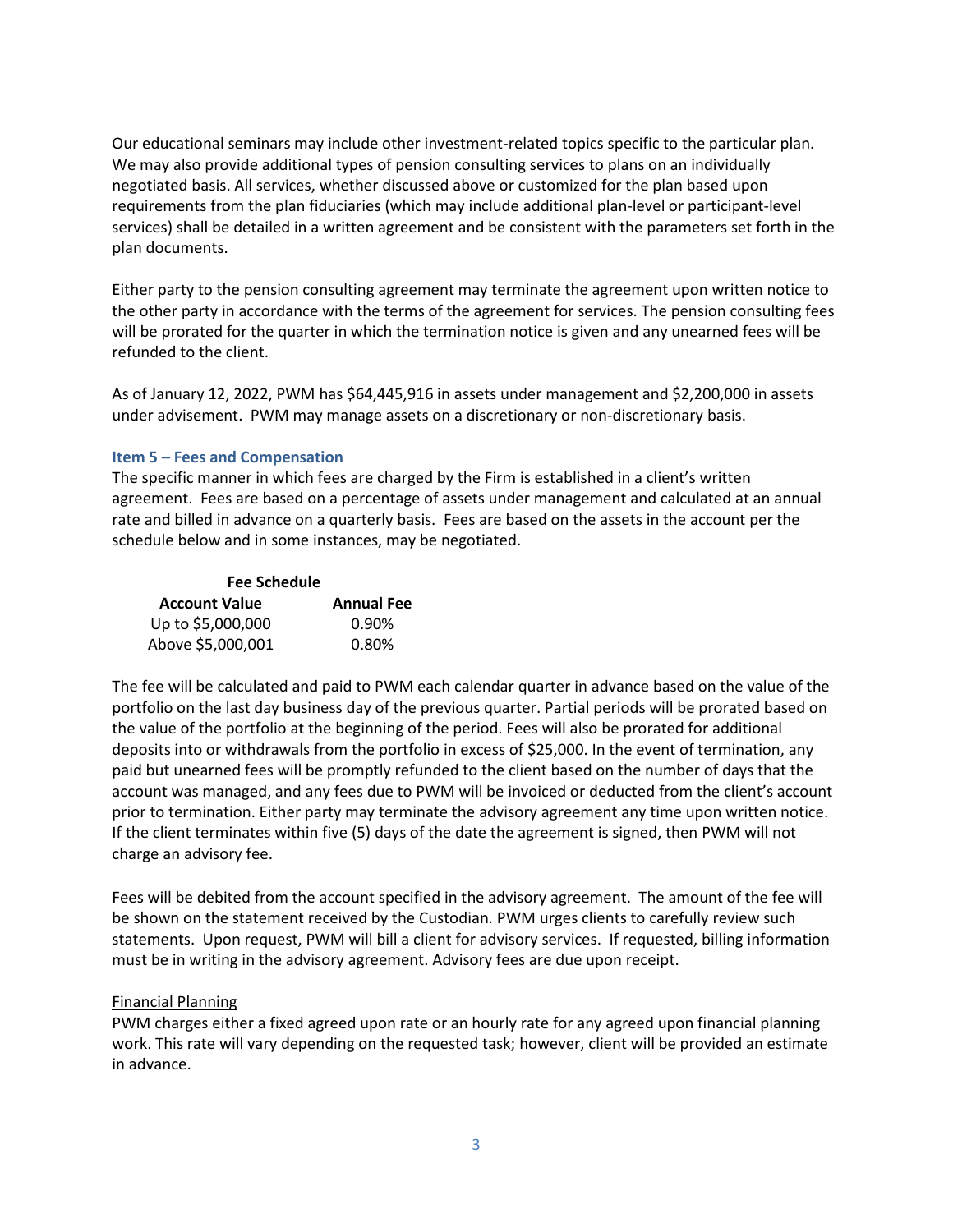Financial planning fees will be charged on an agreed upon fixed fee, ranging from \$1,500 to \$3,000, depending on the nature and complexity of each client's circumstances. An estimate for the total hours will be determined at the start of the advisory relationship. Typically, the financial plan will be presented to the client within 90 days of the contract date, provided that all of the relevant information needed to prepare the financial plan has been promptly provided by the client. The client may terminate its arrangement at any time, in writing, and will be refunded a portion of the fee based upon a pro-rated calculation related to the time and expense expended by the Firm.

## Retirement Planning Fees

PWM will require each Plan Client to make a selection of services *in writing* as part of the Retirement Plan Advisory Agreement(s) (the "Plan Agreement"), which sets forth the rights and obligations of PWM and the Client. Fees for Retirement Plan Advisory Services are negotiated prior to the signing of the Plan Agreement with the plan sponsor or named fiduciary on a case-by-case basis.

In general, fees charged for investment advisory services are payable monthly in advance and are based upon the market value of the Plan assets on the last business day of the calendar month. Fees may be direct billed to the Client or to a third-party administrator ("TPA") or custodian at the Client's instruction. The initial fee will be prorated according to the number of days remaining in the calendar month. Upon termination of an account, any prepaid, asset-based fees will be prorated according to the days the account was opened during the calendar month and excess fees will be rebated to the client.

## Other Charges

The advisory fees and transaction charges do not cover charges imposed by third-parties for investments held in the account, such as contingent deferred sales charges or 12(b)-1 trails on mutual funds. In addition, each mutual fund or charges asset management fees, which are in addition to the advisory fees charged by the Firm. The fees charged by such funds are disclosed in each fund's prospectus. Accounts may require a minimum advisory fee or quarterly maintenance fee that will be detailed in the applicable advisory agreement. The Management Fee also does not cover fees and charges in connection with: debit balances; margin interest; odd-lot differentials; IRA fees; transfer taxes; exchange fees; wire transfers; extensions; non-sufficient funds; mailgrams; legal transfers; bank wires; postage; costs associated with exchanging foreign currencies; and SEC fees or other fees or taxes required by law.

# Account Termination

Clients may terminate any contract upon 7-days written notice to the Firm and will deemed to be accepted the day that it is received. Upon written receipt of notice to terminate its client agreement and unless specific transfer instructions are received, PWM and its agent will cease advisory services. Should the client provide specific instructions to liquidate, PWM will proceed with liquidation of the client's account in an orderly and efficient manner. There will not be a charge by PWM for such redemption; however, the client should be aware that certain mutual funds impose redemption fees as stated in each company's fund prospectus in certain circumstances. Clients must keep in mind that the decision to liquidate security issues or mutual funds may result in tax consequences that should be discussed with the client's tax advisor. Factors that could affect the orderly and efficient manner would be size and types of issues, liquidity of the markets, and market makers' abilities. Should the necessary securities' markets be unavailable and trading suspended, efforts to trade will be done as soon as possible following their reopening. Due to the administrative processing time needed to terminate client's investment advisory service and communicate the instructions to client's Investment Advisor, termination orders received from clients are not market orders; it may take several business days under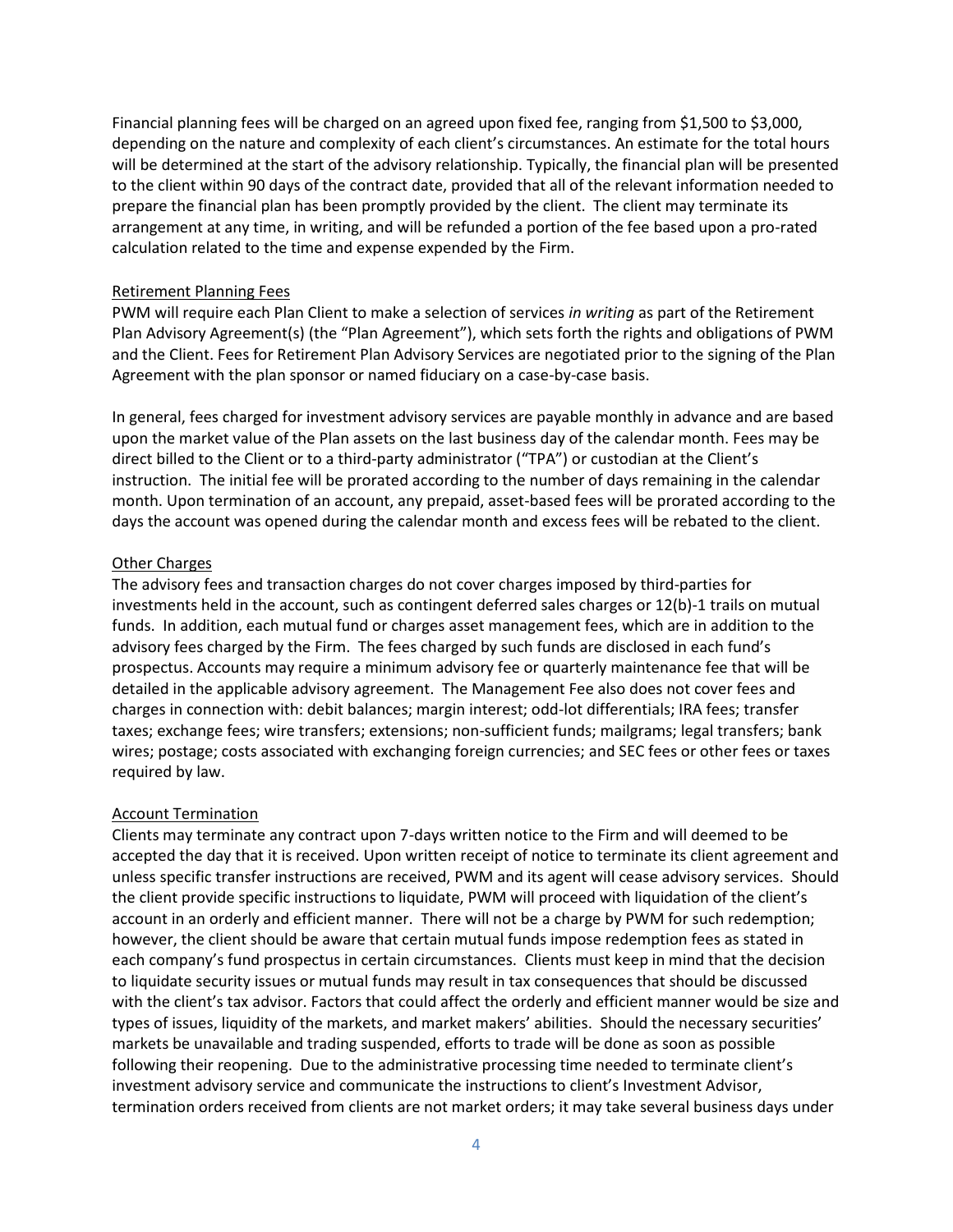normal market conditions to process the client's request. During this time, the client's account is subject to market risk. PWM and its agent are not responsible for market fluctuations of the client's account from time of written notice until complete liquidation. All efforts will be made to process the termination in an efficient and timely manner.

## <span id="page-8-0"></span>**Item 6 – Performance-Based Fees and Side-By-Side Management**

PWM does not charge any performance-based fees (fees based on a share of capital gains on or capital appreciation of the assets of a client).

# <span id="page-8-1"></span>**Item 7 – Types of Clients**

PWM provides portfolio management services to individuals, corporations and business entities, pension and profit-sharing plans, charitable institutions, foundations, endowments, estates, trusts, and other U.S. and international institutions. In general, we do not require a minimum dollar amount to open and maintain an advisory account; however, we have the right to terminate your Account if it falls below a minimum size which, in our sole opinion, is too small to manage effectively.

# <span id="page-8-2"></span>**Item 8 – Methods of Analysis, Investment Strategies and Risk of Loss**

The investment strategy begins with an understanding of a client's financial goals. Advisors use demographic and financial information provided by the client to assess the client's risk profile and investment objectives in determining an appropriate plan for the client's assets. Investment strategies ordinarily include long- or short-term purchases of stock portfolios, mutual funds and fixed income securities.

Investment recommendations are based on an analysis of the client's individual needs, and are drawn from research and analysis. Security analysis methods includes the following:

- Fundamental analysis: The attempt to measure the intrinsic value of a security by looking at economic and financial factors to determine if the company is underpriced or overpriced. Fundamental analysis does not attempt to anticipate market movements. This presents a potential risk, as the price of a security can move up or down along with the overall market regardless of the economic and financial factors considered in evaluating the stock.
- Technical analysis and charting: The attempt to determine the trend of a security by studying past market data, including price and volume. This presents a potential risk, as the price of a security can change directions at anytime and past performance is not a guarantee of future performance.
- Cyclical analysis: The attempt to identify the industry cycle of a company to determine whether the company is in a market introduction phase, growth phase or maturity phase. Generally projected revenues, growth potential and business risk may fluctuate based on the company's cycle stage.

Information for this analysis is drawn from financial websites and magazines, research materials prepared by others, annual reports, corporate filings, prospectuses, company press releases and corporate ratings services.

It is important to note that investing in securities involves a risk that clients must be prepared to bear. For any risks associated with Investment Company products, please refer to the prospectuses for additional details about these risks. The investment approach constantly keeps the risk of loss in mind. These risks include, but are not limited to: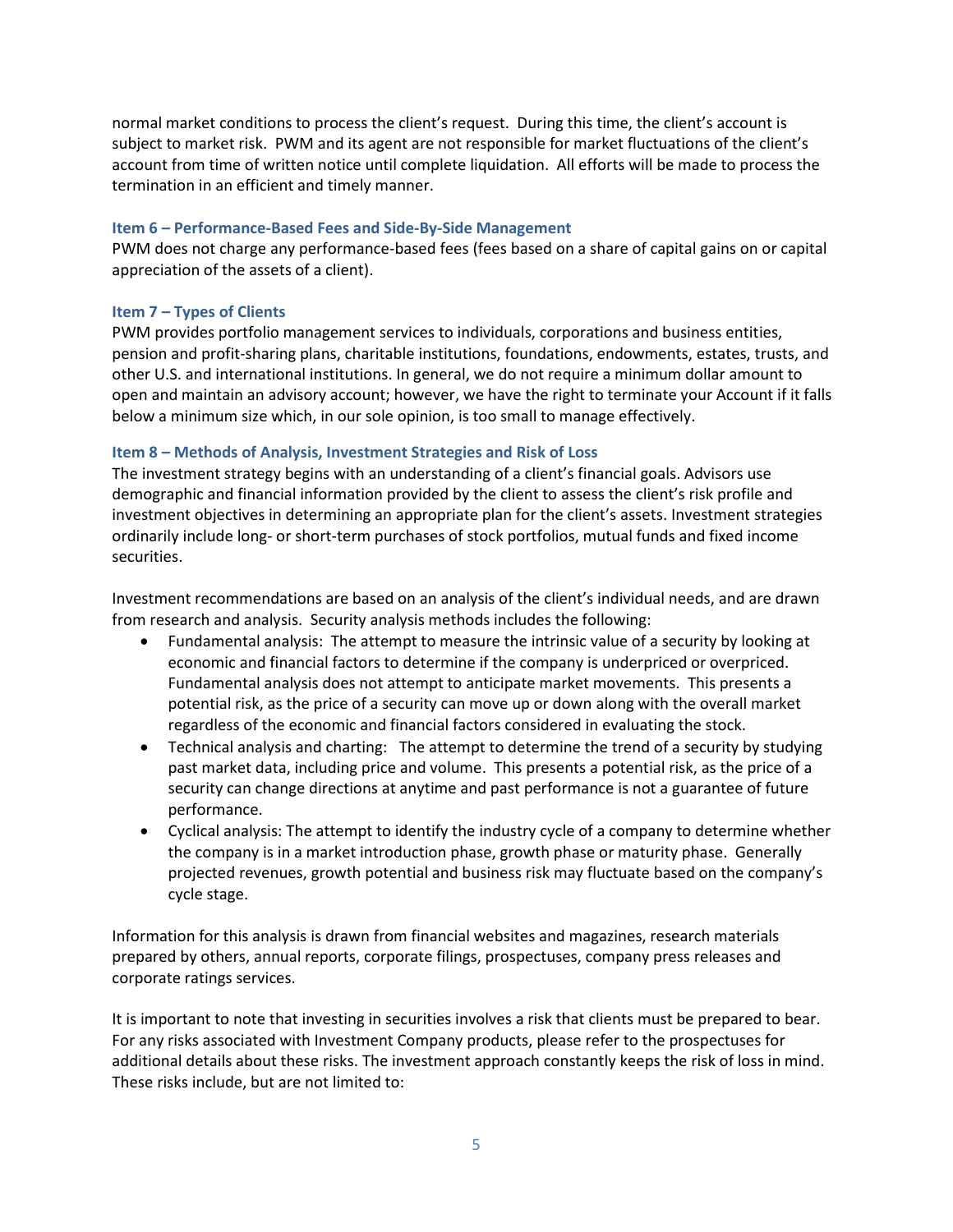- Interest-rate Risk: Fluctuations in interest rates cause investment prices to fluctuate. For example, when interest rates rise, yields on existing bonds become less attractive, causing their market values to decline.
- Market Risk: The price of a security, bond, or mutual fund can drop in reaction to tangible and intangible events and conditions. This type of risk is caused by external factors independent of a security's particular underlying circumstances. For example, political, economic and social conditions may trigger market events.
- Inflation Risk: When any type of inflation is present, a dollar today will not buy as much as a dollar next year, because purchasing power is eroding at the rate of inflation.
- Reinvestment Risk: This is the risk that future proceeds from investments may have to be reinvested at a potentially lower rate of return (i.e. interest rate). This primarily relates to fixed income securities.
- Business Risk: These risks are associated with a particular industry or a particular company within an industry. For example, oil-drilling companies depend on finding oil and then refining it, a lengthy process, before they can generate a profit. They carry a higher risk of profitability than an electric company, which generates its income from a steady stream of customers who buy electricity no matter what the economic environment is like.
- Liquidity Risk: Liquidity is the ability to readily convert an investment into cash. Generally, assets are more liquid if many traders are interested in a standardized product. For example, Treasury Bills are highly liquid, while real estate properties are not.
- Financial Risk: Excessive borrowing to finance a business' operations increases the risk of profitability, because the company must meet the terms of its obligations in good times and bad. During periods of financial stress, the inability to meet loan obligations could result in bankruptcy and/or a declining market value.
- Options Risks: Certain types of option trading are permitted in order to generate income or hedge a security held in the program account; namely, the selling (writing) of covered call options or the purchasing of put options on a security held in the program account. Client should be aware that the use of options involves additional risks. The risks of covered call writing include the potential for the market to rise sharply. In such case, the security may be called away and the program account will no longer hold the security. The risk of buying long puts is limited to the loss of the premium paid for the purchase of the put if the option is not exercised or otherwise sold by the program account.

### <span id="page-9-0"></span>**Item 9 – Disciplinary Information**

Registered investment advisers are required to disclose all material facts regarding any legal or disciplinary events that would be material to a client's evaluation of PWM or the integrity of PWM's management. PWM has no information applicable to this Item.

### <span id="page-9-1"></span>**Item 10 – Other Financial Industry Activities and Affiliations**

Certain Investment Adviser Representatives are separately licensed as insurance agents/brokers for various independent insurance companies. These individuals spend as much as 10% of their time with these aforementioned non-advisory activities. In their capacities as registered representatives or as independent insurance agents, clients will be charged separately from their advisory services. This arrangement poses a conflict of interest to the extent that there is a financial incentive to recommend insurance products that result in commissions, fees or other payments. SPW is dedicated to acting in clients' best interests based on fiduciary principles. Clients are under no obligation to purchase any recommended insurance products.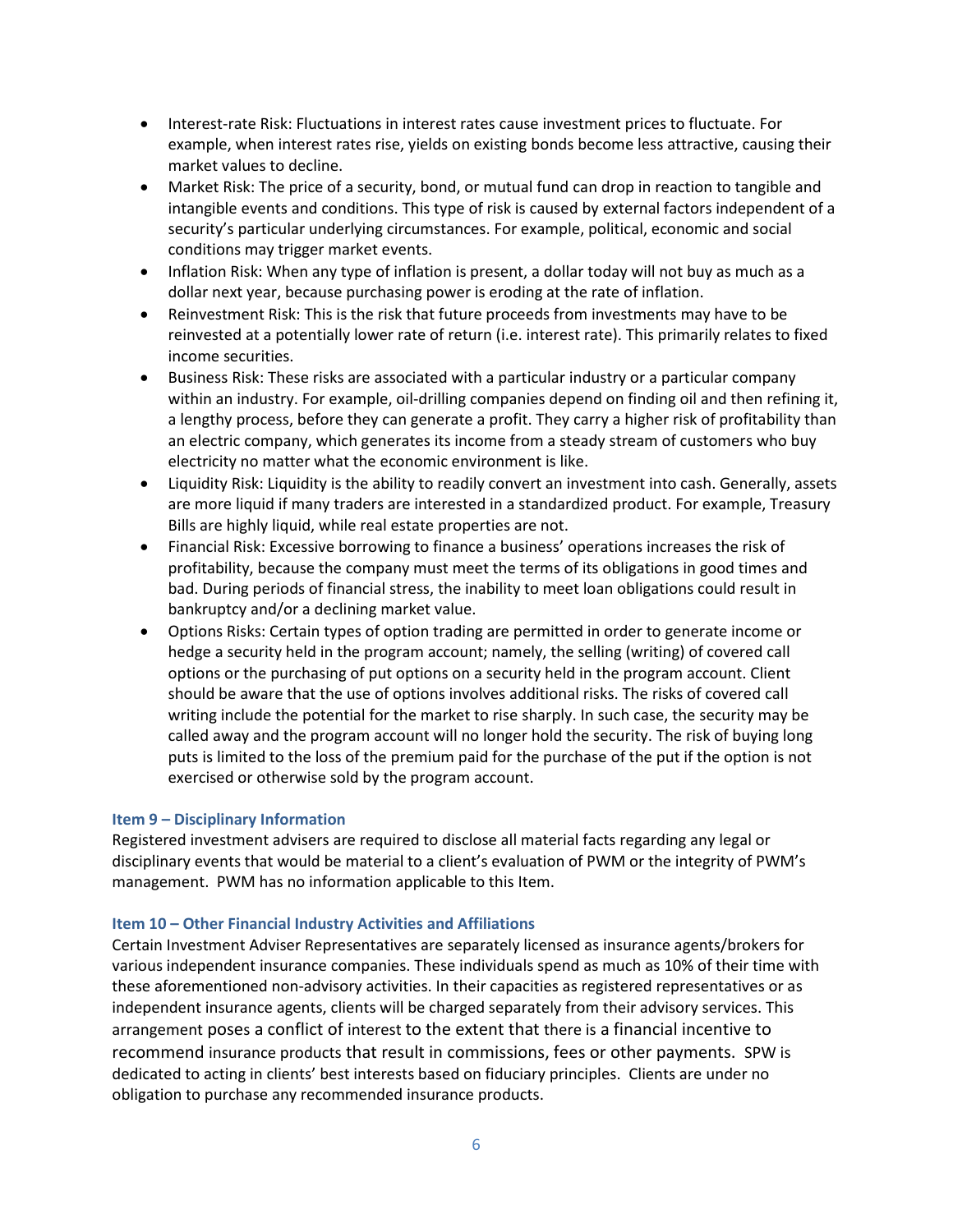## <span id="page-10-0"></span>**Item 11 – Code of Ethics, Participation or Interest in Client Transactions and Personal Trading**

PWM has adopted a Code of Ethics for all supervised persons of the Firm describing its high standard of business conduct, and fiduciary duty to its clients. The Code of Ethics includes provisions relating to the confidentiality of client information, a prohibition on insider trading, a prohibition of rumor mongering, restrictions on the acceptance of significant gifts and the reporting of certain gifts and business entertainment items, and personal securities trading procedures, among other things. All supervised persons at PWM must acknowledge the terms of the Code of Ethics annually, or as amended.

Advisors of PWM may buy or sell securities that are recommended to clients. PWM's employees and persons associated with PWM are required to follow the Code of Ethics. Subject to satisfying this policy and applicable laws, officers, directors and employees of PWM and its affiliates may trade for their own accounts in securities which are recommended to and/or purchased for PWM's clients. The Code of Ethics is designed to assure that the personal securities transactions, activities and interests of the employees of PWM will not interfere with (i) making decisions in the best interest of advisory clients and (ii) implementing such decisions while, at the same time, allowing employees to invest for their own accounts. Under the Code certain classes of securities have been designated as exempt transactions, based upon a determination that these would not materially interfere with the best interest of PWM's clients. In addition, the Code requires pre-approval of many transactions, and restricts trading in close proximity to client trading activity. Nonetheless, because the Code of Ethics in some circumstances would permit employees to invest in the same securities as clients, there is a possibility that employees might benefit from market activity by a client. Employee trading is continually monitored under the Code of Ethics to reasonably prevent conflicts of interest between PWM and its clients.

Advisors may buy or sell securities, at or around the same time as those securities are recommended to clients. This practice creates a conflict of interest in that PWM or its Representatives are in a position to benefit from the sale or purchase of those securities. PWM's Code of Ethics provides a policy to monitor the personal trading activities and securities holdings of each of the Firm's Representatives or other Access Persons. The Code of Ethic's personal trading policies include procedures for limitations on personal securities transactions of associated persons, reporting and review of such trading. These policies are designed to discourage and prohibit personal trading that would disadvantage clients.

Trades may be done on an aggregated basis when consistent with PWM's obligation of best execution. In such circumstances, the Advisor (or related account) and client accounts will share commission costs equally and receive securities at a total average price. PWM will retain records of the trade order (specifying each participating account) and its allocation, which will be completed prior to the entry of the aggregated order. Completed orders will be allocated as specified in the initial trade order. Partially filled orders will be allocated on a pro rata basis. Any exceptions will be explained on the order.

PWM's clients or prospective clients may request a copy of the Firm's Code of Ethics by contacting the Compliance Department at the main number.

### <span id="page-10-1"></span>**Item 12 – Brokerage Practices**

PWM recommends the brokerage and custodial services of Charles Schwab & Co., Inc. ("Schwab"). Schwab is a registered broker-dealer that charges brokerage commissions or transaction fees for effecting securities transactions. PWM recommends the services of Schwab based on a number of factors including financial strength, reputation, execution, pricing, responsiveness, fees, research, and other services.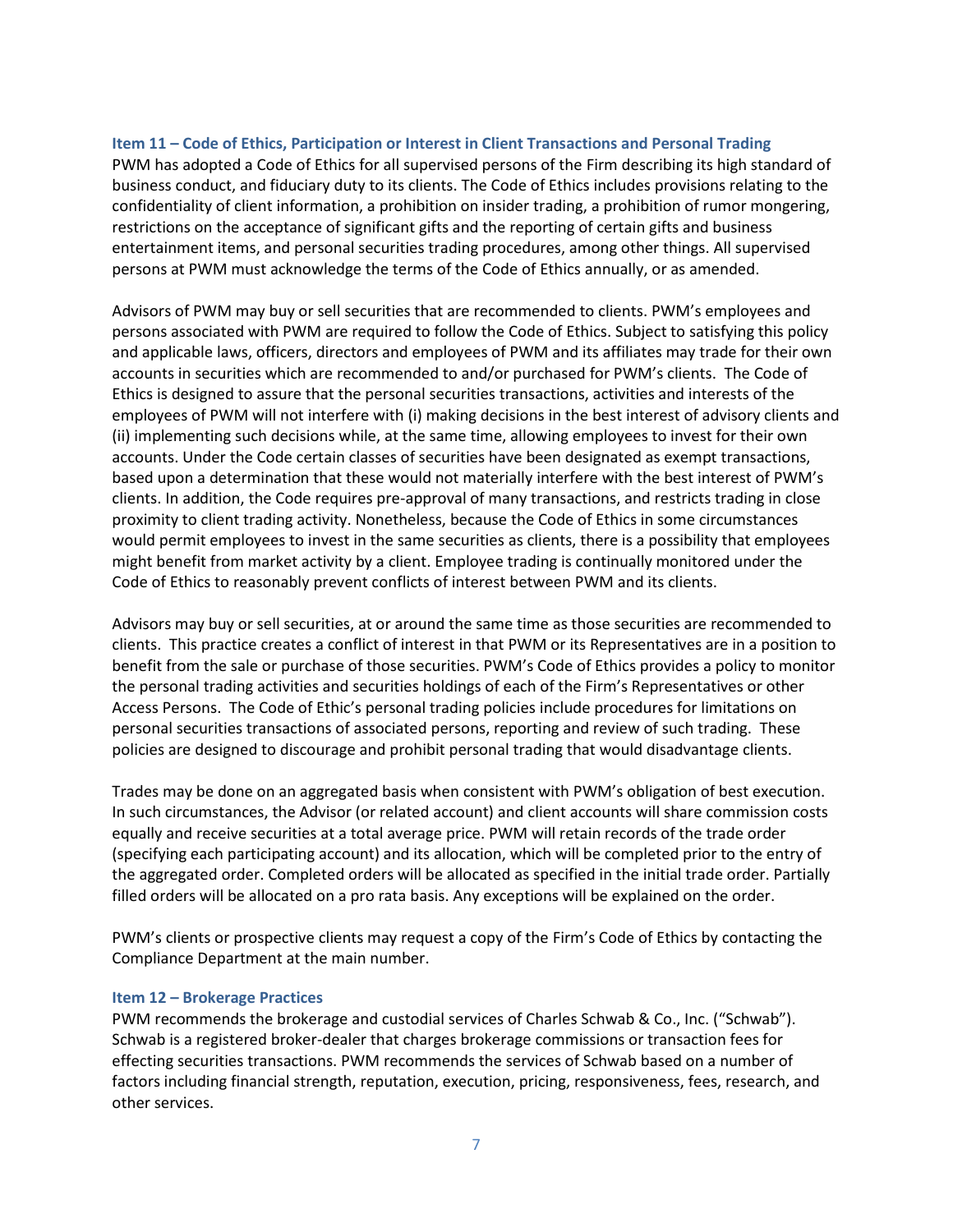# Products and services available to us from Schwab

Schwab Advisor Services™ (formerly called Schwab Institutional®) is Schwab's business serving independent investment advisory firms like us. They provide us and our clients with access to its institutional brokerage services (trading, custody, reporting, and related services), many of which are not typically available to Schwab retail customers. Schwab also makes available various support services. Some of those services help us manage or administer our clients' accounts, while others help us manage and grow our business. Schwab's support services are generally available on an unsolicited basis (we don't have to request them) and at no charge to us. Following is a more detailed description of Schwab's support services:

**Services that benefit you.** Schwab's institutional brokerage services include access to a broad range of investment products, execution of securities transactions, and custody of client assets. The investment products available through Schwab include some to which we might not otherwise have access or that would require a significantly higher minimum initial investment by our clients. Schwab's services described in this paragraph generally benefit you and your account.

**Services that may not directly benefit you.** Schwab also makes available to us other products and services that benefit us but may not directly benefit you or your account. These products and services assist us in managing and administering our clients' accounts. They include investment research, both Schwab's own and that of third parties. We may use this research to service all or a substantial number of our clients' accounts, including accounts not maintained at Schwab. In addition to investment research, Schwab also makes available software and other technology that:

- Provide access to client account data (such as duplicate trade confirmations and account statements)
- Facilitate trade execution and allocate aggregated trade orders for multiple client accounts
- Provide pricing and other market data
- Facilitate payment of our fees from our clients' accounts
- Assist with back-office functions, recordkeeping, and client reporting

**Services that generally benefit only us.** Schwab also offers other services intended to help us manage and further develop our business enterprise. These services include:

- Educational conferences and events
- Consulting on technology, compliance, legal, and business needs
- Publications and conferences on practice management and business succession
- Access to employee benefits providers, human capital consultants, and insurance providers

Schwab may provide some of these services itself. In other cases, it will arrange for third-party vendors to provide the services to us. Schwab may also discount or waive its fees for some of these services or pay all or a part of a third party's fees. Schwab may also provide us with other benefits, such as occasional business entertainment of our personnel.

# Our interest in Schwab's services

The availability of these services from Schwab benefits us because we do not have to produce or purchase them. We don't have to pay for Schwab's services. These services are not contingent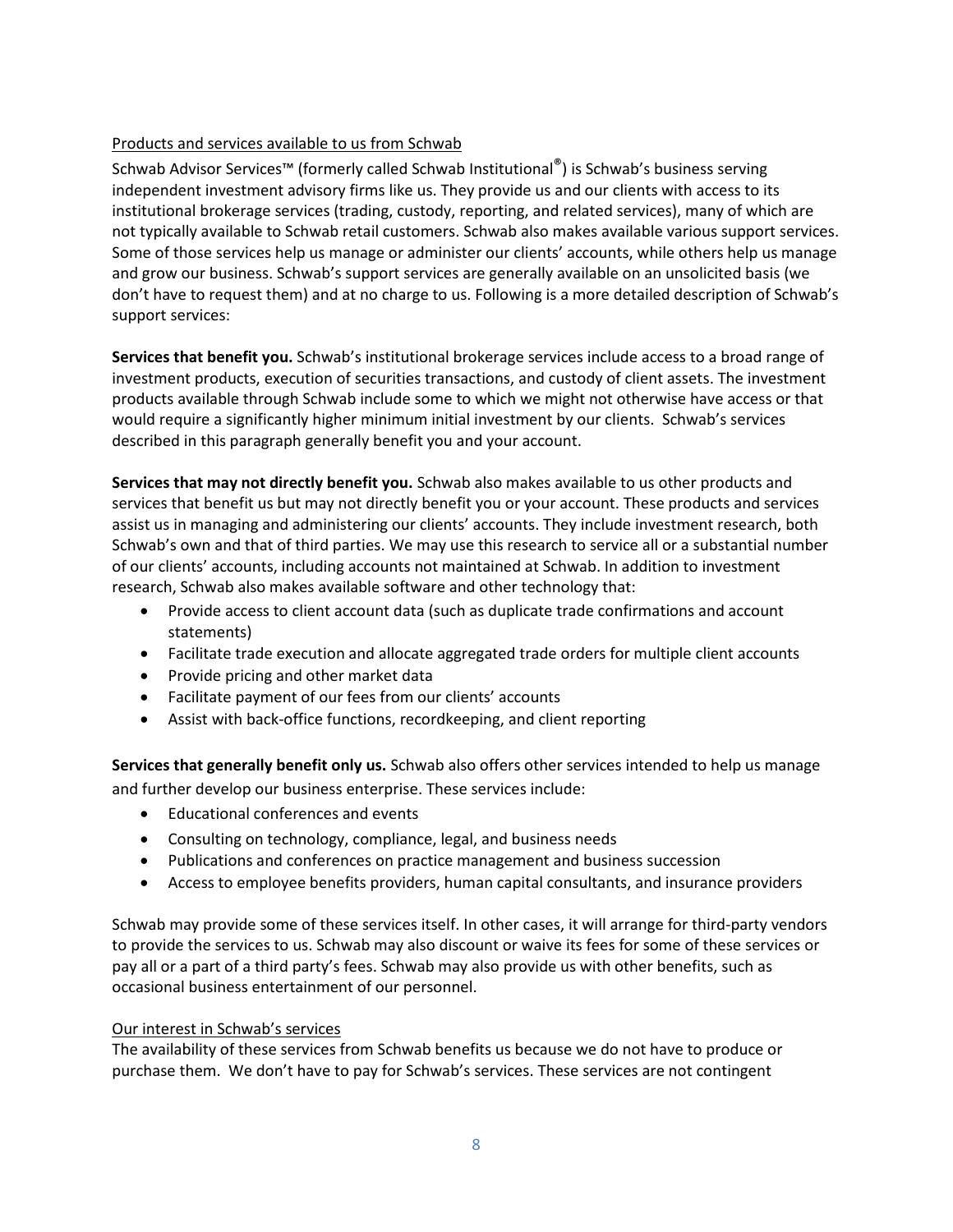upon us committing any specific amount of business to Schwab in trading commissions or assets in custody. We have an incentive to recommend that you maintain your account with Schwab, based on our interest in receiving Schwab's services that benefit our business rather than based on your interest in receiving the best value in custody services and the most favorable execution of your transactions. This is a potential conflict of interest. We believe, however, that our selection of Schwab as custodian and broker is in the best interests of our clients. Our selection is primarily supported by the scope, quality, and price of Schwab's services and not Schwab's services that benefit only us.

## Trade Aggregation

Clients can benefit when trades are aggregated to obtain volume discounts on execution costs. Trade aggregation refers to the practice of combining orders for execution. When consistent with the duty to obtain best execution, multiple client transactions will be aggregated into a single order in order to obtain the best price for clients. In such circumstances, the accounts will share commission costs equally and receive securities at a total average price. PWM will retain records of the trade order (specifying each participating account) and its allocation, which will be completed prior to the entry of the aggregated order. Completed orders will be allocated as specified in the initial trade order. Partially filled orders will be allocated on a pro rata basis. Any exceptions will be explained on the order.

### <span id="page-12-0"></span>**Item 13 – Review of Accounts**

Accounts are assigned to Investment Advisors who are responsible for performing periodic reviews and consulting with the respective client. Following these reviews, reports are prepared to assist principals in supervising and monitoring the accounts. Factors that are considered include, but are not limited to the following: investment objectives, targeted allocation, current allocation, suitability, performance, number of trades, monthly distributions, concentrated positions, diversification, and outside holdings. At least annually, the Firm will contact the client and request current information to determine whether there have been any changes in the information provided in the client's investment questionnaire.

The client agrees to inform the Firm in writing of any material changes to the information included in the questionnaire or any other change in the client's financial circumstances that might affect the manner in which client's assets should be invested. Clients may contact the Firm during normal business hours to consult with the Firm concerning the management of the client's account(s).

### <span id="page-12-1"></span>**Item 14 – Client Referrals and Other Compensation**

We receive an economic benefit from Schwab in the form of the support products and services it makes available to us and other independent investment advisors whose clients maintain their accounts at Schwab. These products and services, how they benefit us, and the related conflicts of interest are described above (see Item 12—Brokerage Practices). The availability to us of Schwab's products and services is not based on us giving particular investment advice, such as buying particular securities for our clients.

PWM does not compensate for client referrals.

#### <span id="page-12-2"></span>**Item 15 – Custody**

Clients should receive statements at least quarterly from Schwab or other selected qualified custodian that holds and maintains client's investment assets. PWM urges clients to carefully review such statements and compare the official custodial records to the account statements that PWM provides. PWM statements may vary from custodial statements based on accounting procedures, reporting dates, or valuation methodologies of certain securities.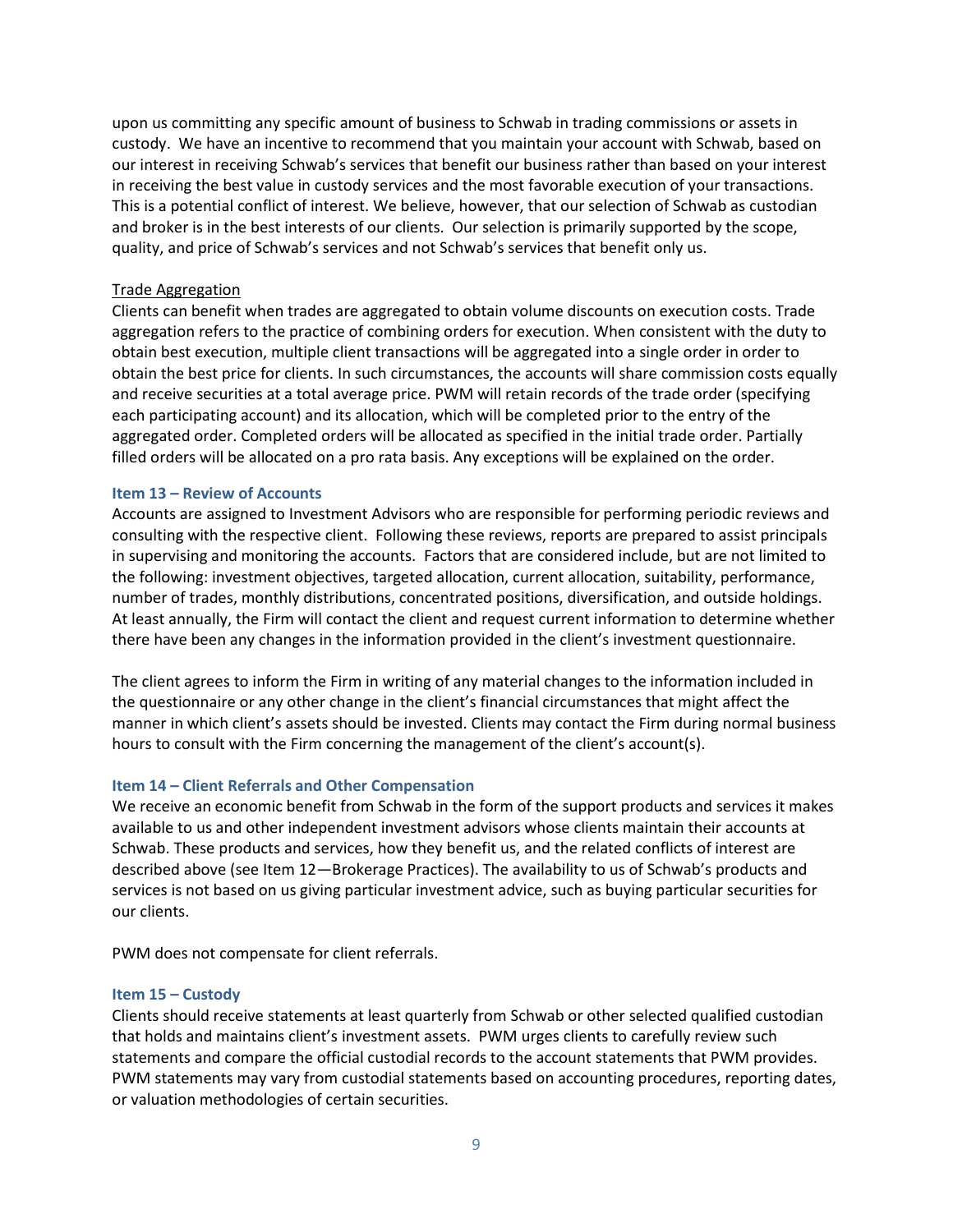#### <span id="page-13-0"></span>**Item 16 – Investment Discretion**

As part of its Portfolio Management Services, PWM acts in a discretionary capacity to select the identity and amount of securities to be bought or sold. Clients authorize PWM's discretionary authority in writing in the advisory agreement. In all cases, such discretion is to be exercised in a manner consistent with the stated investment objectives for the particular client account. When selecting securities and determining amounts, PWM observes the investment policies, limitations and restrictions of the clients for which it advises. Investment guidelines and restrictions must be provided to PWM in writing.

Retirement Planning Services are offered on a non-discretionary basis. PWM will make recommendations; however, the client ultimately is responsible for implementing such advice.

#### <span id="page-13-1"></span>**Item 17 – Voting Client Securities**

As a matter of firm policy and practice, PWM does not vote proxies on behalf of advisory clients. Clients retain the responsibility for receiving and voting proxies for any and all securities maintained in client portfolios. Clients should contact their financial advisor if they have any questions and/or to obtain this information. Clients will receive their proxies directly from their custodian or transfer agent.

#### <span id="page-13-2"></span>**Item 18 – Financial Information**

Registered Investment Advisers are required to provide clients with certain financial information or disclosures about PWM's financial condition. PWM not been the subject of any bankruptcy proceeding. On June 16, 2020 the firm received an Economic Injury Disaster Loan (EIDL) in the amount of \$92,200 through the U.S. Small Business Administration, which was part of the economic relief provided under the Coronavirus Aid, Relief, and Economic Security (CARES) Act. Due to the economic uncertainties surrounding the current COVID-19 pandemic, we believed it was necessary and prudent for us to apply for, and accept, the EIDL offered by the Small Business Administration in order to support our ongoing operations.

### <span id="page-13-3"></span>**Item 19 – Requirements for State-Registered Advisers**

Brett Power serves as President and CCO of PWM. The following describes his formal education and business background.

Education Background University of Georgia – BA, Economics Robinson College of Business, Georgia State University – MBA Chartered Financial Analyst® (CFA®) CERTIFIED FINANCIAL PLANNER™ (CFP®)

The Chartered Financial Analyst<sup>®</sup> (CFA®) designation is issued by the CFA Institute after candidates pass three course exams involving 250 hours of self-study time for each of the three levels. In order to qualify to sit for the exams, candidates must have an undergraduate degree or four years of qualified professional experience or a combination of work and college experience that totals at least four years. Candidates are also required to sign a Professional Conduct Statement and a Candidate Responsibility Statement.

The CERTIFIED FINANCIAL PLANNER™ (CFP®) designation is issued by the Certified Financial Planner Board of Standards, Inc. Candidates are required to complete a CFP-board registered program. They must also pass the CFP Certification Examination. The exam includes case studies and client scenarios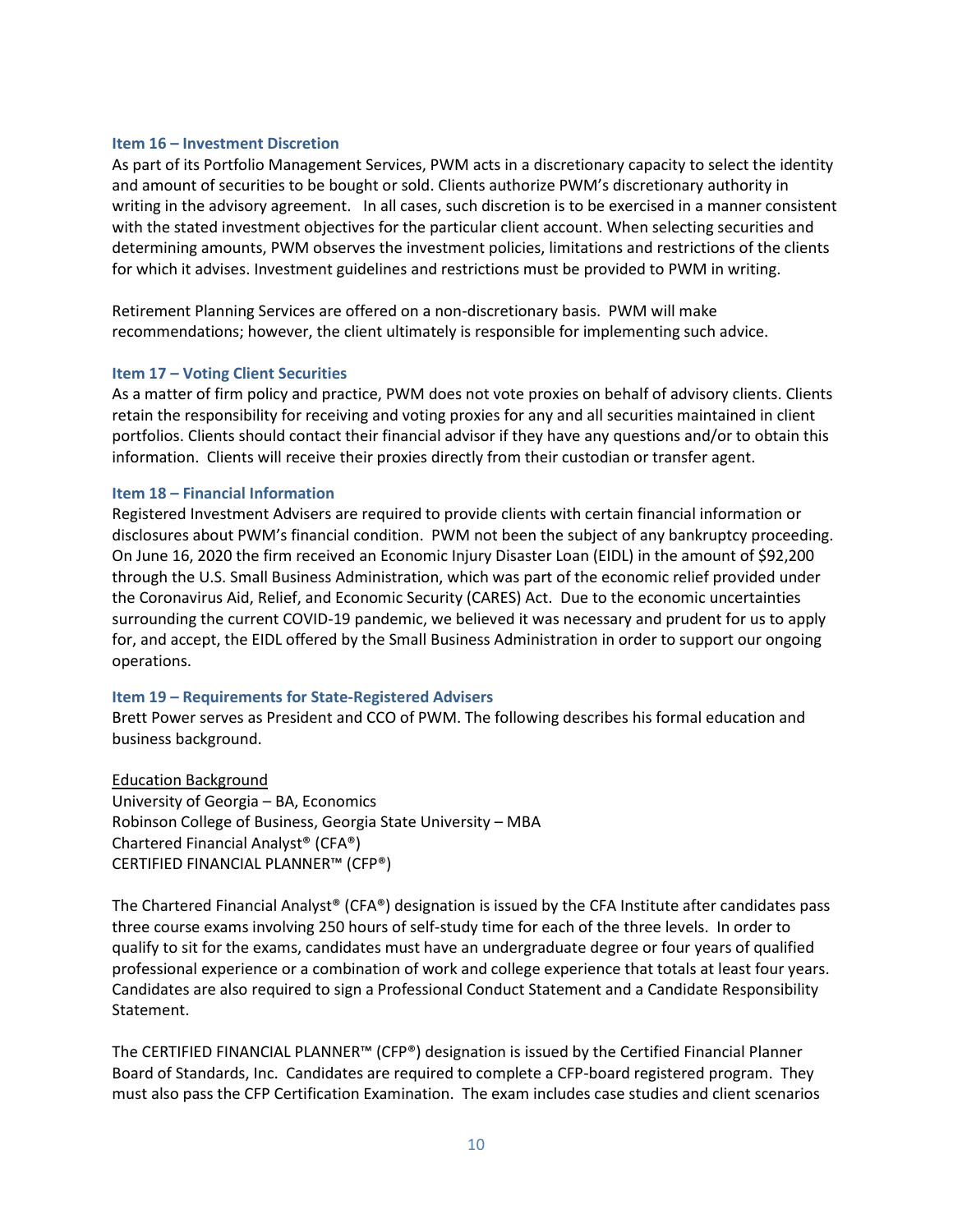designed to test one's ability to correctly diagnose financial planning issues and apply one's knowledge of financial planning to real world circumstances. Certified individuals are required to complete 30 hours of continuing education every two years, including two hours on the Code of Ethics and other parts of the Standards of Professional Conduct. As a prerequisite to sitting for the CFP Certification Examination, candidates must hold a bachelor's degree (or higher) from an accredited college or university and have at least 3 years of full time personal financial planning experience.

| <b>Firm</b>                            | <b>Position</b>                          | <b>Dates</b>       |
|----------------------------------------|------------------------------------------|--------------------|
| Power Wealth Management LLC            | President/CCO                            | $2/2020$ – Present |
| Kestra Advisory Services, LLC          | <b>Investment Adviser Representative</b> | $5/2018 - 2/2020$  |
| Kestra Investment Services, LLC        | <b>Registered Representative</b>         | $5/2018 - 2/2020$  |
| <b>Strategic Advisers LLC</b>          | <b>Investment Adviser Representative</b> | $10/2010 - 5/2018$ |
| <b>Fidelity Brokerage Services LLC</b> | Registered Representative                | $10/2010 - 5/2018$ |
|                                        |                                          |                    |

On average, Mr. Power spends an average of 10% of his time on non-advisory services as further described in Item 10. Mr. Power or the Advisors of PWM are not compensated with performance based fees. There are no disciplinary proceedings against Mr. Power that would require disclosure. Mr. Power has no other relationship or arrangement with any issuer of securities.